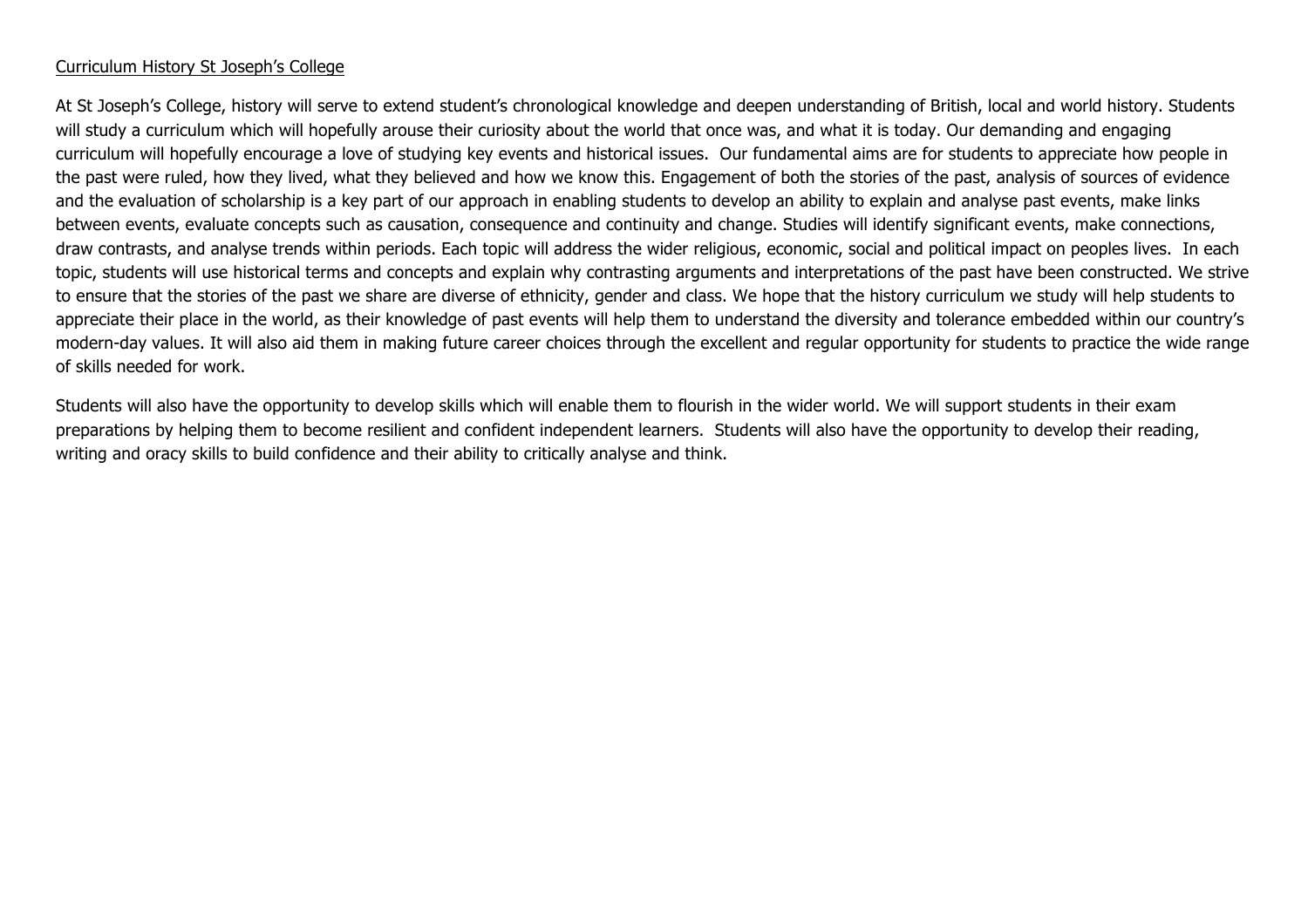### **KS4**

All students will complete two examination papers at the end of Year 11. Both are worth 50% of the overall GCSE. Marks for written communication are awarded to paper 2. The papers at GCSE are not tiered.

### **What do students study at GCSE?**

Unit 1: Section A Period study **Germany 1890-1945**

# Section B Wider world depth **Conflict & Tensions 1918-1939**

### Unit 2: Section A Shaping the Nation **Britain: health and the people, C1000-the present day**

# Section B British Depth study **Elizabethan England 1568-1603**

### **A-level**

The course is designed to promote an understanding of change and development over time. It also contains a substantial British history requirement. Students will sit 2 exams in year 13, both 2hours 30 minutes in length. Both exams are worth 40% of the A level. Students will also complete an independent historical enquiry of approximately 3500 words. This is worth 20% of the qualification based on early modern Spain.

# **What do we study at A-level?**

### **AQA**

|         |        | <b>Modern (twentieth century)</b>                                                                                                                                                                                              |
|---------|--------|--------------------------------------------------------------------------------------------------------------------------------------------------------------------------------------------------------------------------------|
|         | Unit 1 | The quest for political stability: Germany, 1871-1991<br>• Kaiserreich, 1871-1914<br>• Empire to democracy, 1914-1929                                                                                                          |
| Year 12 | Unit 2 | The Making of Modern Britain, 1951-2007<br>• The Post- War Consensus? 1951-1964<br>• The Affluent Society, 1951-1964<br>• The Sixties, 1964-1970<br>• The end of Post-War Consensus, 1970-79?                                  |
| Year 13 | Unit 1 | The quest for political stability: Germany, 1871-1991<br>• The impact of Nazism, war and division, 1929-1991<br>• The Nazi experiment, 1929-1949<br>Division to unity: the Federal Republic of Germany, 1949-1991<br>$\bullet$ |